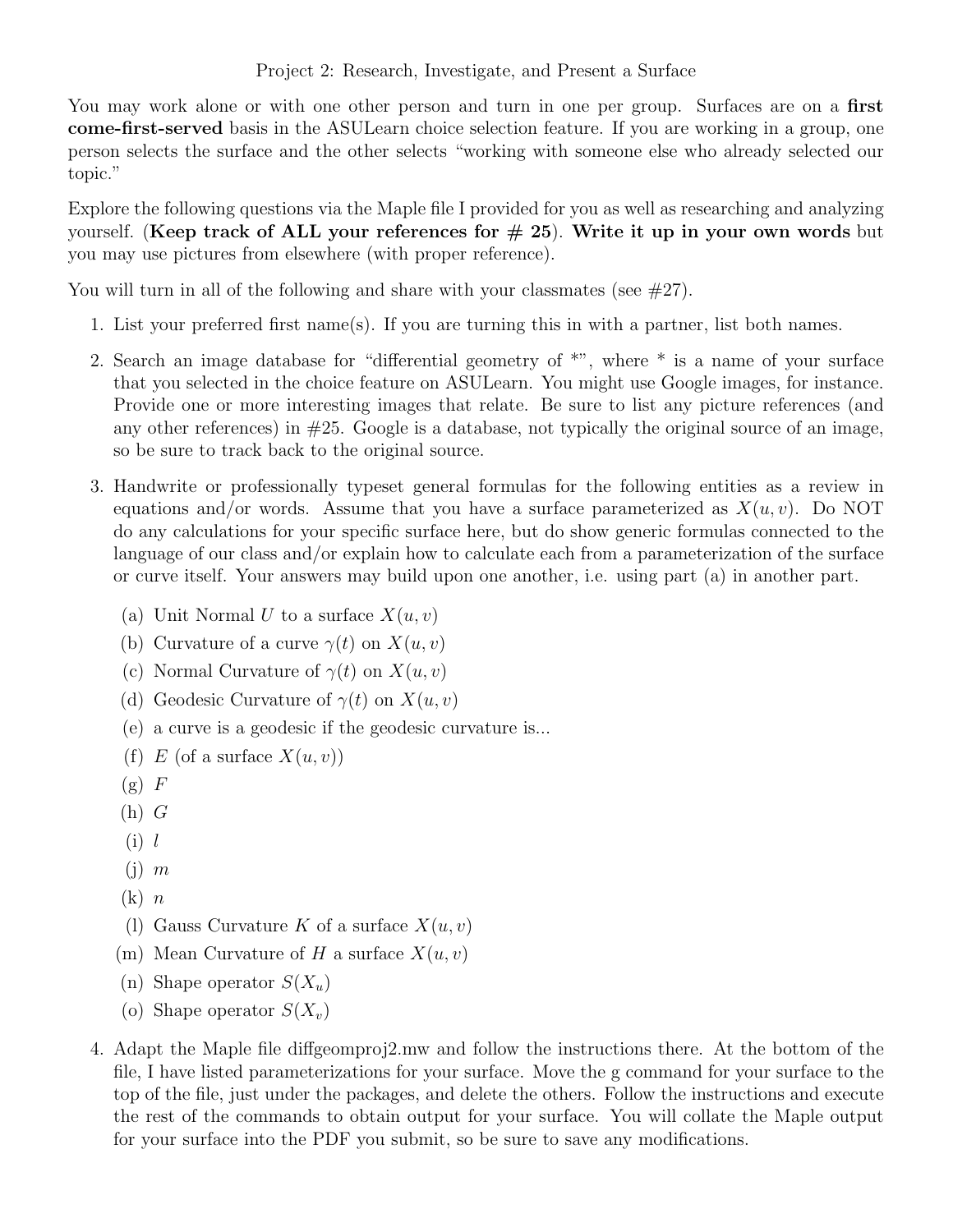- 5. In the section on geodesic and normal curvatures, find a curve on your surface that is NOT a geodesic. You may need to also modify other code, like to remove items in the second display command to see the curvature vectors on their own, or change the limits on the coordinates for the domain of the surface or curve. You'll want to rotate the 2 display command outputs so that they are revealing before you create your PDF.
- 6. Next, explore and modify the yes a geodesic section to provide new values and visualizations for a curve that is a geodesic, or as close to a geodesic as you can get. Some good things to start with are

f1 as 1 and f2 as  $t$ f2 as  $t$  and f1 as 1 f1 and f2 both as  $t$ 

Make uses of the numerical approximation of geodesic curvature below the graphs too. If you can't find a geodesic, how close can you get?

- 7. Can you say anything about what does a u coordinate curve look like on your surface? For instance, is it recognizable as circles, helices, lines, or other curves we've previously explored? Explain/show work and try to provide the name of the coordinate curves (e.g., tractrix...). If you can't tell from exploring the surface parameterization at first, try selecting a revealing or especially simple value of a constant  $v$  to help you explore that specific  $u$  coordinate curve. You can also use the Maple file to help you visualize, but be sure to connect the visualization to the parameterization of the curves. Explain your reasoning.
- 8. Can you say anything about what does a  $v$  coordinate curve look like on your surface? Explain your reasoning.
- 9. Next, use the Maple file to calculate  $E, F$  and  $G$  for your surface in the First Fundamental Form section.
- 10. Is  $F = 0$  typical for most points on your surface? In addition, whether yes or no, what does that tell us? Explain.
- 11. Handwrite or professionally typeset the metric form  $ds^2$  for your surface (or the start of it if it is too long/unwieldy!)
- 12. Compare and contrast the metric form to the flat Euclidean metric form  $ds^2 = du^2 + dv^2$ . Does the Pythagorean theorem hold for your surface? If not, is the surface hypotenuse too long, too short, or a mixture? Explain your reasoning.
- 13. Set up, but do not solve, a surface area integral using our formula involving  $E, F$  and  $G$ . Explain what your limits of integration would be to find the surface area for the entire surface. In addition, if your surface has infinite surface area, cap it off somewhere, and explain what the limits would be and what the capped picture would look like. For instance for a parameterization of the  $xy$ plane [u, v, 0], u and v range from  $-\infty$  to  $\infty$ , but a capped version of the plane could be a square with u and v from  $-1.1$ ]
- 14. Next, use the Maple file to calculate and explore Gauss curvature, Mean curvature, II, the second fundamental form, and the shape operator.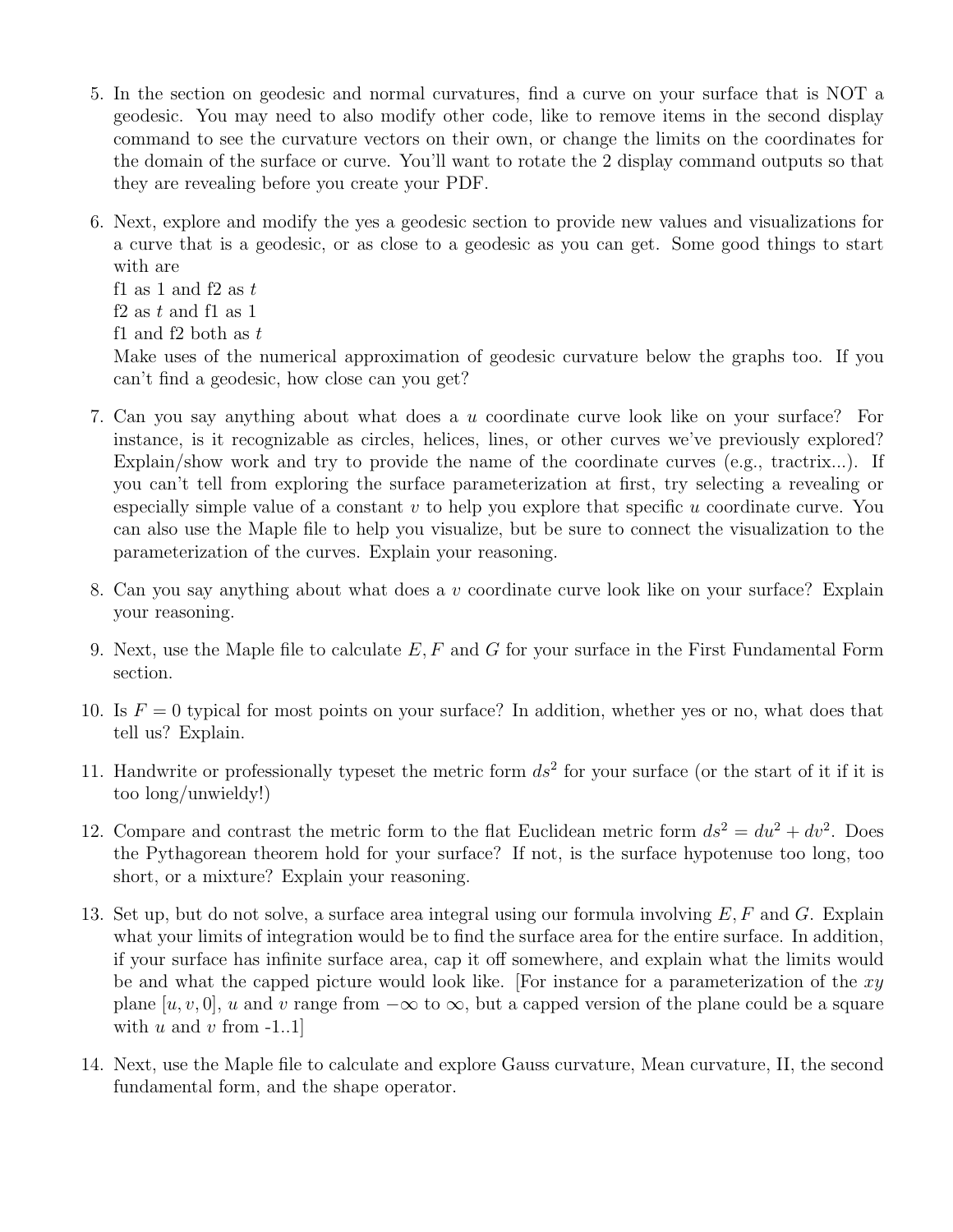- 15. What kind(s) of Gauss curvature is possible on your surface (positive, negative, zero) and where on the surface are these possible? Answer and explain/show reasoning, like the numerical approximations of Gauss curvature in the Maple file.
- 16. Choose at least one revealing point and consider the surface normal at the point and the principal curvatures, the maximum and minimum normal curvatures. For each revealing point, sketch 2 by-hand pictures—one for each principal curvature—that includes part of the surface, the curve, surface normal, osculating circle, and radius. Samples could be like the following, but sketch them for your surface to showcase its geometry.



<http://brickisland.net/cs177/?p=144>

- 17. Discuss Gauss curvature **intuition** for your surface. Argue geometrically to explain your sketches as well as the positive or negative sign or zeroness of the Gauss curvature.
- 18. Is the mean curvature for your surface typically 0, i.e. a minimal surface? If not, is the mean curvature typically positive or negative, or a mixture? Answer and explain/show reasoning, like the numerical approximations of mean curvature in the Maple file.
- 19. Explore the shape operator acting on  $X_u$  in the Maple file. Is the rate of change of the surface normal U in the u direction a multiple of either  $\vec{x}_u$  or  $\vec{x}_v$  individually? If so, which. Or does this application of the shape operator require a linear combination of both tangent vectors?
- 20. Explore the shape operator acting on  $X_v$  in the Maple file. Is the rate of change of the surface normal U in the v direction a multiple of either  $\vec{x}_u$  or  $\vec{x}_v$  individually? If so, which. Or does this application of the shape operator require a linear combination of both tangent vectors?
- 21. Search MathSciNet

<https://library.appstate.edu/find-resources/databases/subject/mathematical-sciences>

for a journal article related to your surface. Modifying the search terms in MathSciNet can make a huge difference. This include minor modifications in plural or not, or possessives or not, as well as Anywhere versus Title searches. Choose one you find interesting and write down the full bibliographic reference from the MathSciNet database. If you can't find anything on MathSciNet, it may be that your surface is more relevant in applications, so you can try another database or Google Scholar.

What is MathSciNet? Historically, mathematicians communicated by letters, during visits, or by reading each other's published articles or books once such means became available. For example, Marin Mersenne had approximately 200 correspondents. Some mathematical concepts were developed in parallel by mathematicians working in different areas of the world who were not aware of each other's progress. In an effort to increase the accessibility of mathematics research articles, reviews began appearing in print journals like Zentralblatt fur Mathematik, which originated in 1931, and Mathematical Reviews, which originated in 1940. Since the 1980s, electronic versions of these reviews have allowed researchers to search for publications. MathSciNet,